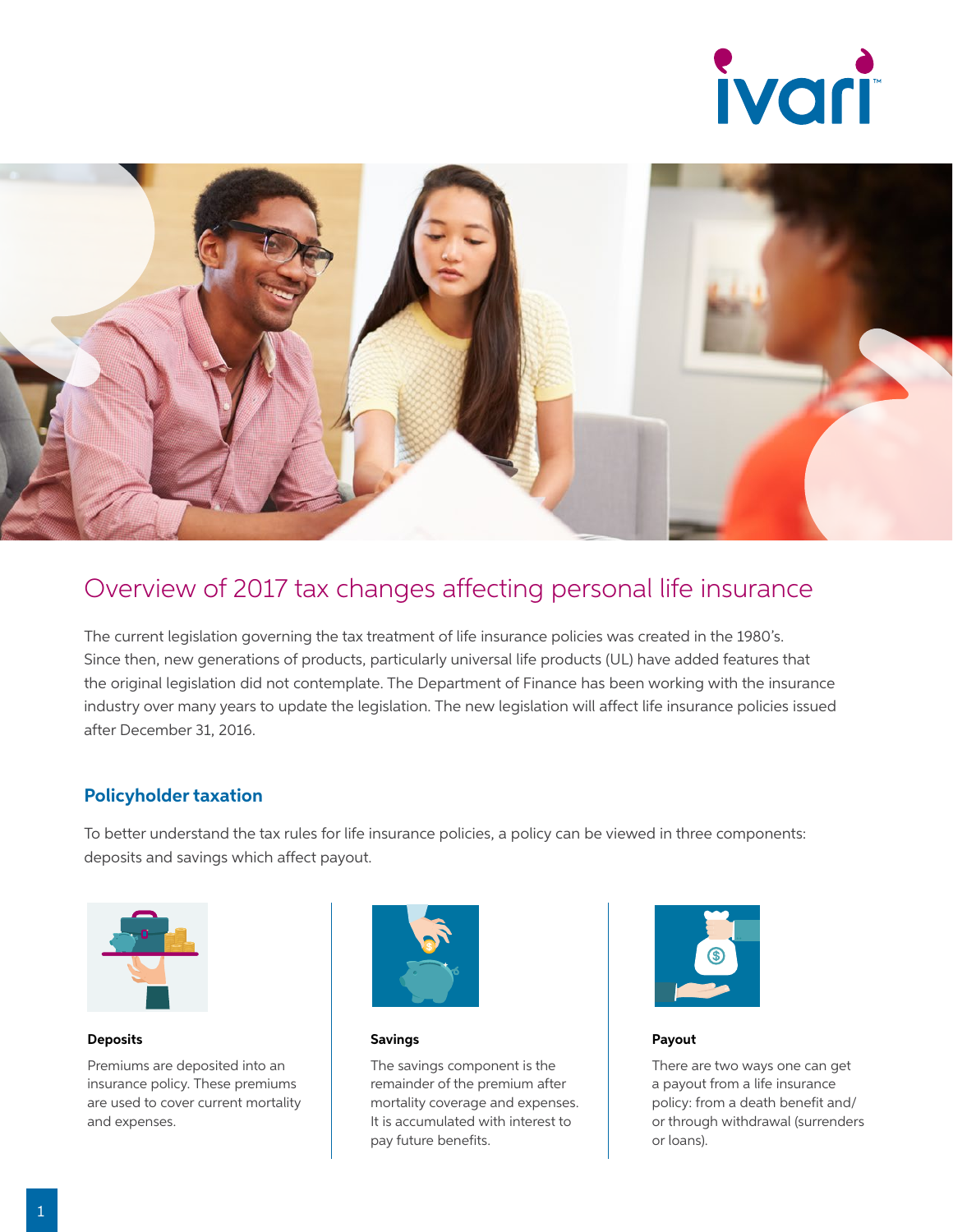#### **The following elements within each component are affected by the changes to the legislation:**





# Savings component impact

### **Savings limit**

**New tax legislation and Grandfathering rules impact these elements** Investment earnings help to grow the savings within a life insurance policy. When held within a life insurance policy, these investment earnings have the advantage of not being subject to tax as long as the savings component is less than certain limits. This is referred to as an exempt policy. The amount of savings in an insurance policy is limited by the savings component of a hypothetical policy prescribed by the legislation called the Exempt Test Policy (ETP). The new legislation changes how to calculate the savings components of both the policy and the ETP such that a policyholder will be allowed to save less inside their insurance policy.

### **The 250% rule**

The 250% rule was introduced to discourage, and thereby limit, large deposits (dump-ins) in the later years of a policy. The 250% rule works as follows: starting in year 10 of the policy, the insurer tests to ensure that the cash value is not greater than 250% of the cash value three years prior. In other words, the test in year 10 will look at the cash value of the policy in year seven. If a policy failed and the cash value was greater than 250% of the cash value three years prior, it would have significantly reduced the sheltering room in a policy for additional deposits. The new legislation actually relaxes the rules for both new business and in-force policies such that it will be more difficult to fail the 250% test. Further, if a policy fails, it is given time to readjust itself before testing starts again. The net result is that the relaxation of the rules could result in additional deposits into policies in the later years of the policy.

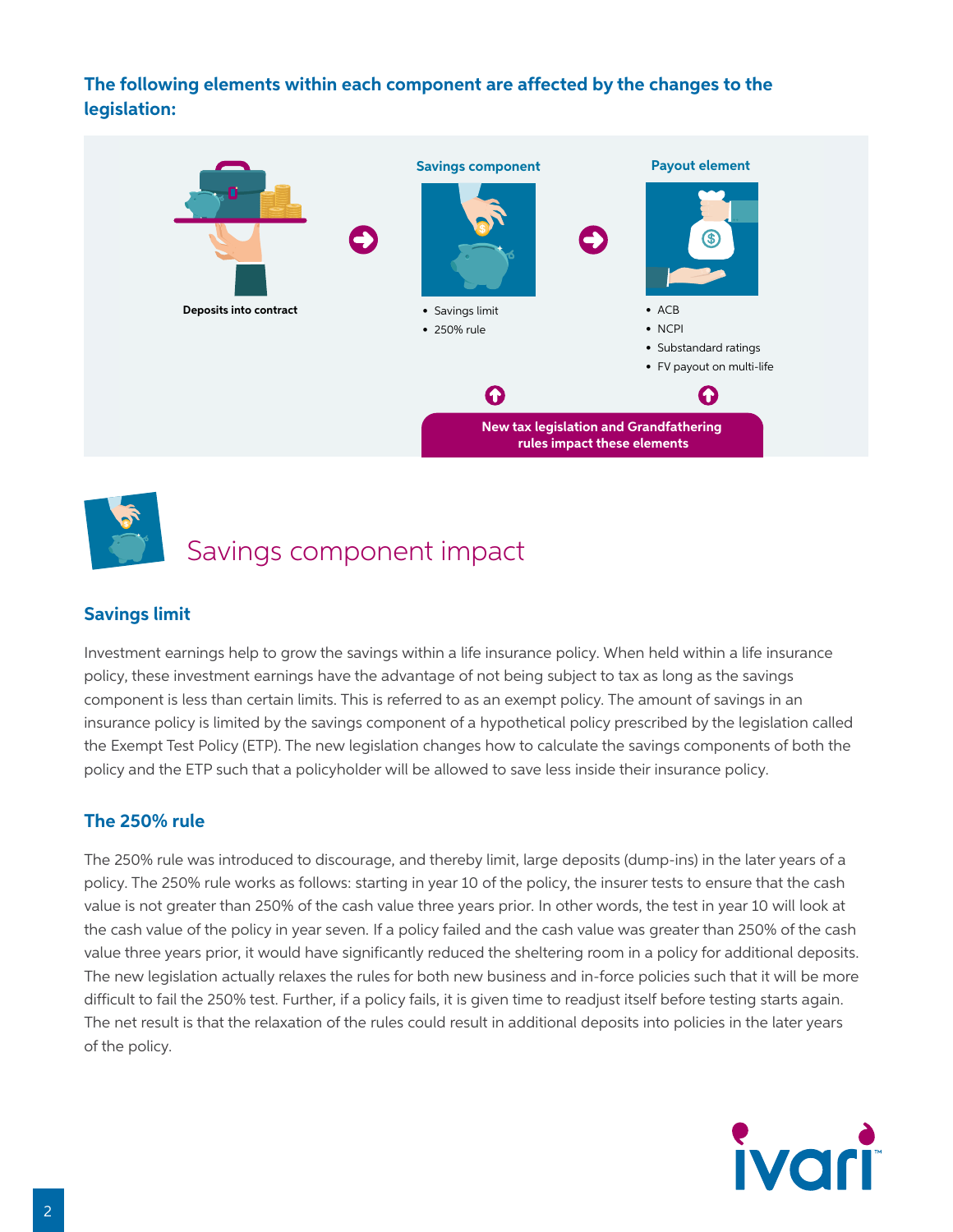

### **Adjusted cost basis (ACB)**

The ACB is the adjusted cost basis of a life insurance policy. It is used to determine the taxable gain upon **New York of the state of the state of the state of the state of the state of the state of the state of the state** withdrawal from a policy and to calculate the credit to the capital dividend account (CDA) of a private corporation upon death of the insured. The new legislation changes a few elements and adds new elements to the ACB.

#### **Net cost of pure insurance (NCPI)**

Generally, the ACB of a policy is increased by the premiums paid and reduced by the cost of insurance, referred to as the net cost of pure insurance (NCPI). The changes to the legislation result in a reduction in NCPI. Generally speaking, this will result in a higher ACB which will be beneficial for policy holders who surrendered their policies. The reduction in NCPI may also result in a lower tax deduction for life insurance policies assigned as collateral for a loan.

#### **Substandard rating**

Currently the calculation of the ACB does not include the effect of substandard ratings. After December 31, 2016, the ACB calculation will include the effect of substandard ratings. This means the ACB for life insureds who are rated will be higher in the initial years but will be decreased in the later years.

### **Fund value (FV) payout on multi-life universal life (UL) policies**

A multi-life UL policy provides insurance coverage to different life insureds under one policy. Currently these policies will pay out the full fund value on the death of any of the insureds tax-free and without reduction to the ACB of the policy. The new legislation limits the tax-free fund value payout to the amount of the fund value had the deceased insured originally had a single life insurance policy. Further, the tax-free fund value payout will reduce the ACB, therefore, any subsequent fund value payout from the multi-life policy could result in a tax liability.

To summarize, the impact of the new legislation on life insurance policies may result in the following changes:

- A lower amount that can be saved inside a UL policy on a tax-advantaged basis.
- A relaxed 250% rule that will result in less failures of this test and may encourage more deposit at later durations.
- A reduction in the NCPI. This will mean a higher ACB with less taxable gains for withdrawal from a policy, but lower tax deductions for collateral loans. Also a lower amount can flow to a private corporation's CDA.
- Substandard ratings will increase ACB initially but will decrease in the later years.
- Fund value payout on multi-life policies will lose much of its tax advantages.